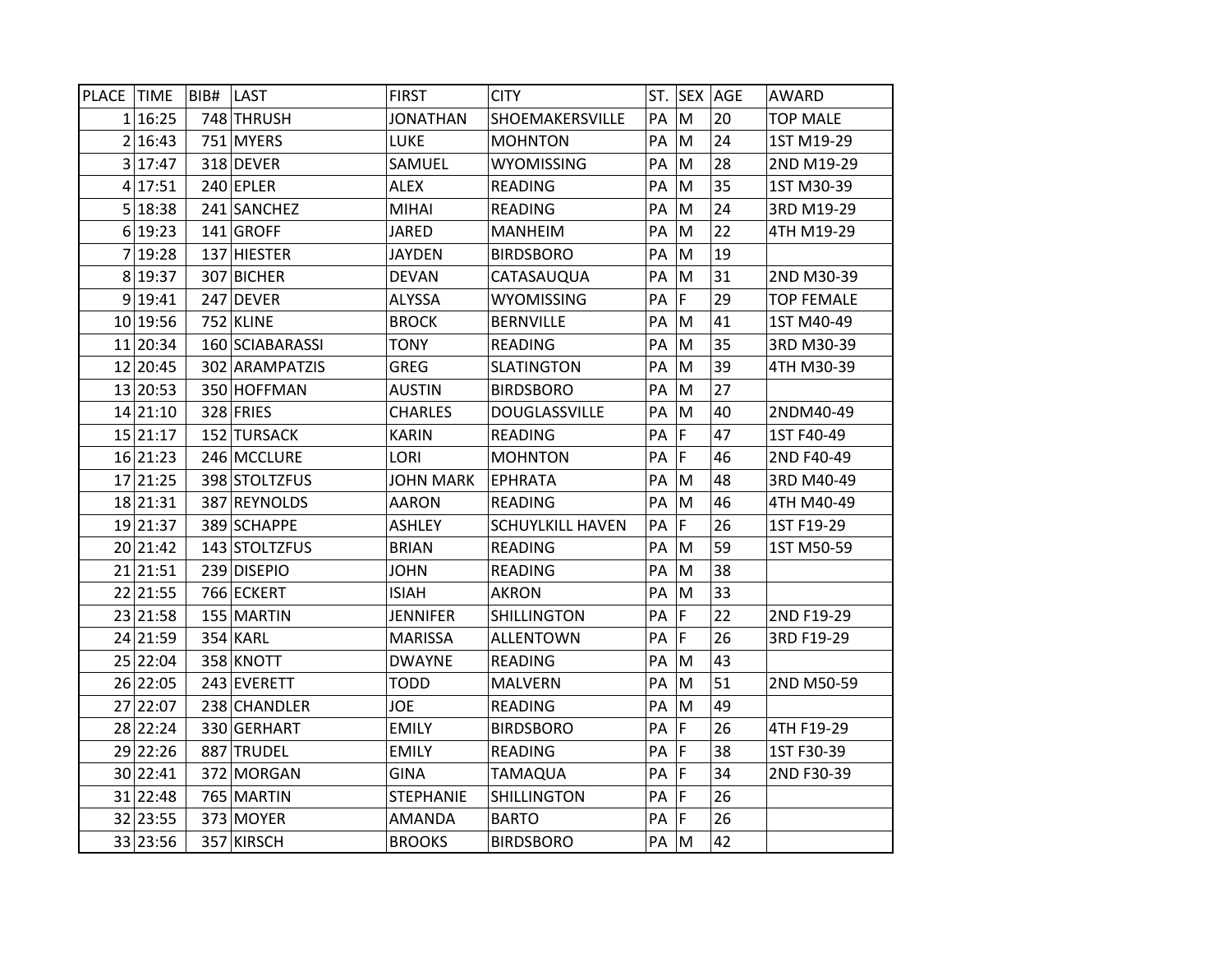| 34 23:57 | 337 GOLEMBIEWSKI | <b>SHERI</b>    | <b>ROBESONIA</b>      | PA | F | 44           | 3RD F40-49         |
|----------|------------------|-----------------|-----------------------|----|---|--------------|--------------------|
| 35 24:19 | 355 KILLIAN      | <b>JEFF</b>     | <b>KUTZTOWN</b>       | PA | M |              | CLYDE 1ST M CLYDE  |
| 36 24:24 | 384 POTTS        | <b>JOSHUA</b>   | <b>READING</b>        | PA | M | 38           |                    |
| 37 24:27 | 249 LAINO        | <b>REMY</b>     | <b>READING</b>        | PA | F | 10           | 1ST F0-18          |
| 38 24:28 | 248 LAINO        | <b>TONY</b>     | <b>READING</b>        | PA | M | 48           |                    |
| 39 24:37 | 140 FLUCKE JR    | <b>MICHAEL</b>  | <b>REINHOLDS</b>      | PA | M | 20           |                    |
| 40 24:44 | 313 CAPOZELLO    | <b>STEVE</b>    | <b>READING</b>        | РA | M | 58           | 3RD M50-59         |
| 41 24:48 | 144 STANISLAW    | <b>NICK</b>     | <b>READING</b>        | PA | M | 29           |                    |
| 42 24:49 | 764 MOYER        | <b>DIANA</b>    | <b>WEST READING</b>   | PA | F | 45           | 4TH F40-49         |
| 43 24:51 | 159 MALLOY       | <b>MADDIE</b>   | <b>WYOMISSING</b>     | PA | F | 28           |                    |
| 44 25:22 | 242 LAMAN        | <b>SCOTT</b>    | <b>READING</b>        | PA | M | 59           | 4TH M50-59         |
| 45 25:25 | 754 GALLAGHER    | <b>ERICA</b>    | <b>MT JOY</b>         | PA | F | 40           |                    |
| 46 25:31 | 885 STRAUSS      | <b>PETE</b>     | <b>READING</b>        | PA | M | 43           |                    |
| 47 25:32 | 371 MILLER       | <b>ROBERT</b>   | <b>STEVENS</b>        | PA | M | 30           |                    |
| 48 25:41 | 244 TYSON        | <b>DAVID</b>    | <b>BECHTELSVILLE</b>  | PA | M | <b>CLYDE</b> | 2ND M CLYDE        |
| 49 25:43 | 311 BROWN        | <b>MARGARET</b> | <b>PALMERTON</b>      | PA | F | 53           | 1ST F50-59         |
| 50 25:46 | 153 BALTHASER    | ANDREW          | <b>MOHNTON</b>        | PA | M | 12           | 1ST M0-18          |
| 51 25:49 | 769 LEARN        | <b>KELLY</b>    | <b>READING</b>        | PA | F | 53           | 2ND F50-59         |
| 52 25:53 | 368 MARTIN       | <b>DERRICK</b>  | <b>EAST EARL</b>      | PA | М | 37           |                    |
| 53 25:54 | 756 GOOD         | <b>RACHEL</b>   | <b>COLUMBIA</b>       | PA | F | 32           | 3RD F30-39         |
| 54 25:59 | 253 MONAGHAN     | <b>KEVIN</b>    | <b>MOHNTON</b>        | PA | M | 63           | 1ST M60-67         |
| 55 26:06 | 336 GLASS        | <b>JASON</b>    | READING               | PA | M | <b>CLYDE</b> | <b>3RD M CLYDE</b> |
| 56 26:29 | 760 TAYLOR       | VENESSA         | READING               | PA | F | 43           |                    |
| 57 26:33 | 390 SCHULER      | <b>DAREL</b>    | <b>POTTSTOWN</b>      | PA | М |              | CLYDE 4TH M CLYDE  |
| 58 26:38 | 352 HORNBERGER   | <b>AMANDA</b>   | <b>READING</b>        | PA | F | 35           | 4TH F30-39         |
| 59 26:41 | 325 DULIK        | <b>CHARLES</b>  | <b>READING</b>        | PA | M | 30           |                    |
| 60 26:47 | 161 CHAFFE       | ADAM            | <b>WYOMISSING</b>     | PA | M | 26           |                    |
| 61 26:50 | 151 KRICK        | JIM             | <b>SINKING SPRING</b> | PA | M | 42           |                    |
| 62 26:51 | 162 JORDAN       | <b>PETER</b>    | <b>READING</b>        | PA | M | 38           |                    |
| 63 26:56 | 775 BJORKQUIST   | DAN.            | <b>READING</b>        | PA | M |              | CLYDE 5TH M CLYDE  |
| 64 26:58 | 142 HOLGATE      | <b>STEVEN</b>   | <b>READING</b>        | PA | M | 52           |                    |
| 65 26:59 | 329 GALLAGHER    | <b>EMILY</b>    | <b>BOYERTOWN</b>      | PA | F | 38           |                    |
| 66 27:02 | 377 NIXON        | <b>COREY</b>    | <b>REINHOLDS</b>      | PA | M | 30           |                    |
| 67 27:13 | 400 STONE        | <b>MARTY</b>    | <b>READING</b>        | PA | M | 49           |                    |
|          |                  |                 |                       |    |   |              |                    |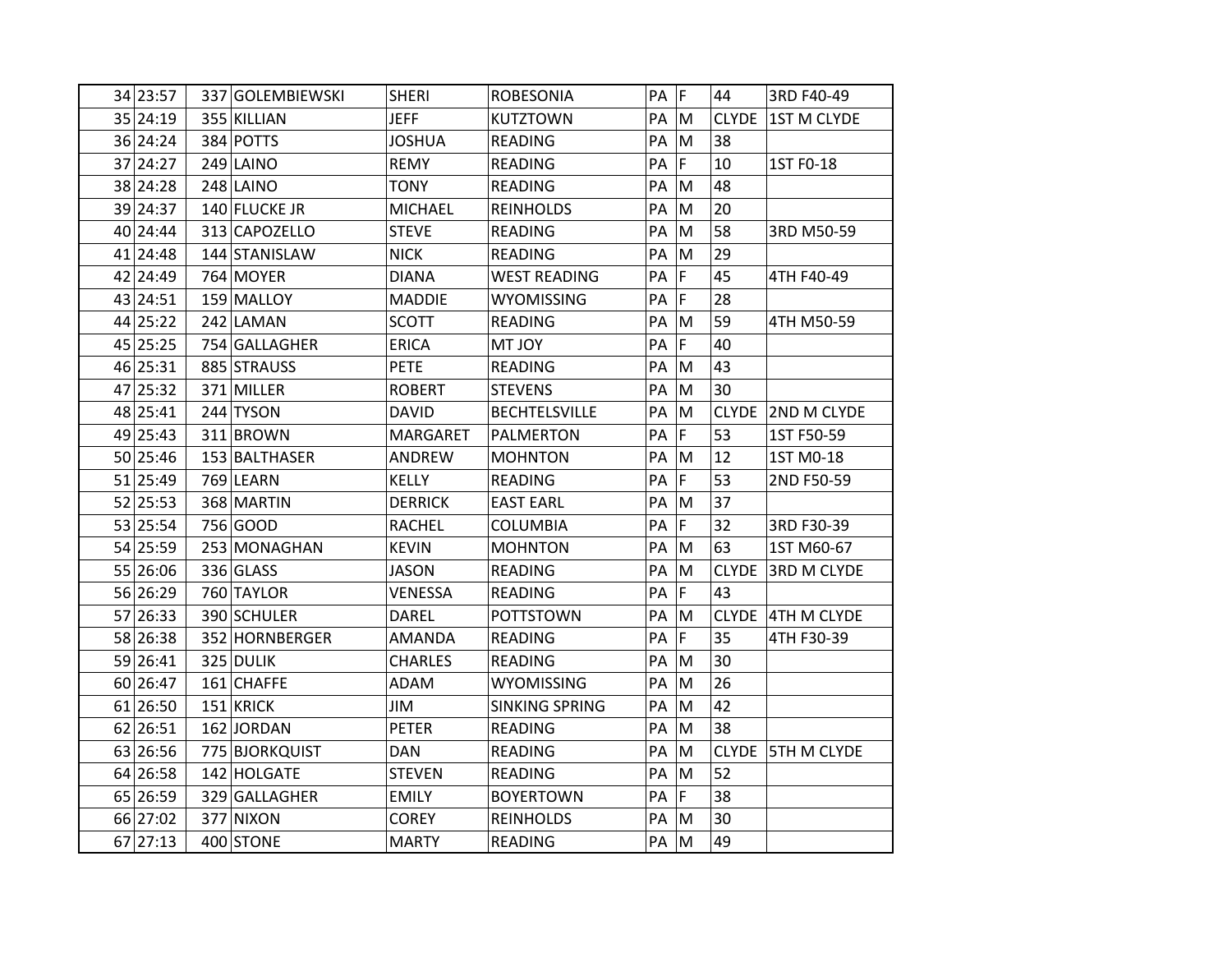| 68 27:24  | 396 GLASS      | <b>BRIDGET</b>  | <b>READING</b>        | PA   | F             | 32           |                    |
|-----------|----------------|-----------------|-----------------------|------|---------------|--------------|--------------------|
| 69 27:35  | 367 MARTIN     | <b>CORDELL</b>  | <b>DENVER</b>         | PA   | M             | <b>CLYDE</b> |                    |
| 70 27:40  | 323 DRUMM      | JIM             | QUARRYVILLE           | PA   | M             | 57           |                    |
| 71 27:57  | 148 WENRICH    | <b>JACKIE</b>   | ORWIGSBURG            | PA   | $\mathsf F$   | 53           | 3RD F50-59         |
| 72 28:00  | 320 DRABINSKY  | <b>MIKE</b>     | <b>READING</b>        | PA   | M             | 39           |                    |
| 73 28:07  | 888 UNGEMACH   | SHELLY          | <b>EPHRATA</b>        | PA   | F             | 45           |                    |
| 74 28:09  | 772 GILMORE    | <b>BRYCE</b>    | WERNERSVILLE          | PA   | M             | 12           | 2ND M0-18          |
| 75 28:11  | 326 DULIK      | <b>ERICA</b>    | <b>READING</b>        | PA   | F             | 30           |                    |
| 76 28:12  | 364 MADEIRA    | <b>ROBERT</b>   | <b>EPHRATA</b>        | PA   | ${\sf M}$     | 75           | 1ST M75+           |
| 77 28:14  | 147 GOOD       | <b>LINFORD</b>  | LANCASTER             | PA   | M             | 63           | 2ND M60-67         |
| 78 28:21  | 319 DOMESHEK   | <b>LISA</b>     | <b>SINKING SPRING</b> | PA   | <sup>IF</sup> | 38           |                    |
| 79 28:45  | 998 GROSS      | <b>AMANDA</b>   |                       |      | F             | <b>CLYDE</b> | <b>1ST F CLYDE</b> |
| 80 28:49  | 255 DELVECCHIO | SAL             | <b>READING</b>        | PA   | M             | 26           |                    |
| 81 28:55  | 376 NICOLO     | <b>HERB</b>     | <b>TELFORD</b>        | PA   | M             | 64           | 3RD M60-67         |
| 82 29:11  | 157 BEZLER     | <b>JESSICA</b>  | <b>READING</b>        | PA   | $\mathsf F$   | 40           |                    |
| 83 29:14  | 755 KORETSKY   | <b>ANDRE</b>    | <b>REINHOLDS</b>      | PA   | M             | 51           |                    |
| 84 29:20  | 165 RODGER     | <b>JONATHAN</b> | <b>READING</b>        | PA   | M             | 35           |                    |
| 85 29:22  | 166 RODGER     | <b>KATHLEEN</b> | <b>READING</b>        | PA   | F             | 29           |                    |
| 86 29:25  | 347 HEWITT     | <b>SCOTT</b>    | <b>MOHNTON</b>        | PA   | M             | 57           |                    |
| 87 29:27  | 768 CHAFFE     | <b>MARK</b>     |                       |      | M             | 55           |                    |
| 88 29:38  | 345 HEBERLEIN  | <b>JOHANNA</b>  | <b>READING</b>        | PA   | $\mathsf F$   | 42           |                    |
| 89 29:55  | 356 KILLIAN    | <b>TREY</b>     | <b>KUTZTOWN</b>       | PA   | M             | <b>CLYDE</b> |                    |
| 90 30:16  | 346 HEBERLEIN  | <b>MARK</b>     | <b>READING</b>        | PA   | M             | 42           |                    |
| 91 30:20  | 374 MULLEN     | <b>BRIAN</b>    | LANDISVILLE           | PA   | ${\sf M}$     | <b>CLYDE</b> |                    |
| 92 30:21  | 776 WILLIS     | <b>KATELYN</b>  | READING               | PA   | F             | 36           |                    |
| 93 30:35  | 254 ROWLAND    | <b>JENNIFER</b> | PENNSBURG             | PA   | F             | 34           |                    |
| 94 30:45  | 315 COUCH      | MEGAN           | MORGANTOWN            | PA   | $\mathsf F$   | 37           |                    |
| 95 30:55  | 359 KOENIG     | RICHARD         | WOMELSDORF            | PA   | M             | 61           | 4TH M60-67         |
| 96 31:08  | 149 SCHATZEL   | <b>ERIK</b>     | <b>SINKING SPRING</b> | PA   | M             | 47           |                    |
| 97 31:14  | 146 GOOD       | <b>BETH ANN</b> | LANCASTER             |      | F             | 64           | 1ST F60-67         |
| 98 31:32  | 341 HAGER      | <b>JULIA</b>    | <b>READING</b>        | PA   | F             | 51           | 4TH F50-59         |
| 99 32:05  | $169$ ZILEN    | <b>TYLER</b>    | <b>GILBERTSVILLE</b>  | PA   | M             | <b>CLYDE</b> |                    |
| 100 32:13 | 399 STONE      | <b>ANDREA</b>   | <b>READING</b>        | PA   | F             | 47           |                    |
| 101 32:22 | 158 HOPPE      | <b>DAVE</b>     | WYOMISSING            | PA M |               | 32           |                    |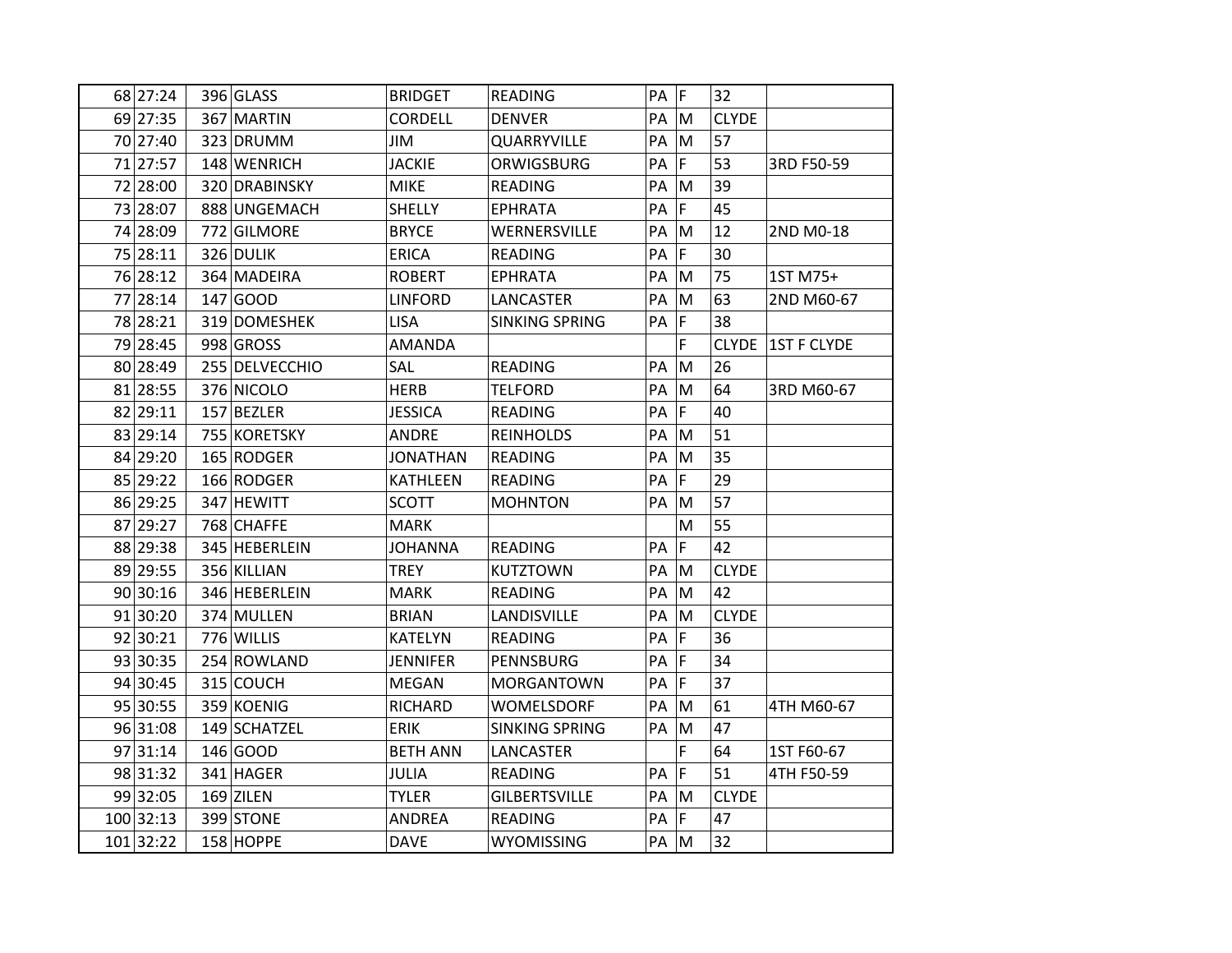| 103 32:43<br>780 KRICK<br>F<br><b>MARIAN</b><br><b>EPHRATA</b><br>PA<br>30<br>104 32:50<br>338 GOOD<br>F<br>45<br><b>LISA</b><br><b>EPHRATA</b><br>PA<br>105 32:55<br>385 RAIFSNIDER<br>F<br>60<br><b>BARBARA</b><br><b>OLEY</b><br>PA<br>2ND F60-67<br>106 33:02<br><b>CLYDE</b><br>749 MCGARRY<br>PA<br>M<br><b>BRENDAN</b><br><b>READING</b><br>107 33:06<br>F<br>22<br>314 CAUDILLO-ZAVALA<br>READING<br>PA<br><b>JUANA</b><br>108 33:25<br>PA<br>51<br>340 HAFER<br><b>SEAN</b><br><b>READING</b><br>M<br>109 33:30<br>$\mathsf F$<br>64<br>381 PATTI<br><b>JOANNE</b><br><b>READING</b><br>PA<br>3RD F60-67<br> F <br>110 33:45<br>154 BALTHASER<br>45<br><b>MELISSA</b><br><b>MOHNTON</b><br>PA<br>111 34:04<br>$324$ DRY<br> F <br>CASANDRA<br>PA<br>CLYDE 2ND F CLYDE<br><b>POTTSTOWN</b><br>112 34:30<br>50<br>138 DEIBERT<br><b>MICHAEL</b><br>PA<br>M<br><b>LITITZ</b><br>113 34:34<br>392 SHOWERS<br><b>RICK</b><br>M<br>67<br>LEBANON<br>PA<br>114 34:40<br>759 KISSLING<br><b>PATRICIA</b><br>F<br>38<br><b>READING</b><br>PA<br>115 34:54<br>393 SICHER<br><b>DENNIS</b><br>75<br><b>NORRISTOWN</b><br>PA<br>M<br>2ND M75+<br>116 35:24<br> F <br>61<br>156 ECKERT<br>ANN<br>REAMSTOWN<br>PA<br> F <br>117 35:28<br>29<br>383 PETERS<br>KAYLA<br>PA<br><b>REINHOLDS</b><br>F<br>48<br>118 35:32<br><b>CHRISTINE</b><br>779 TURMAN<br>READING<br>PA<br>119 35:40<br>150 KRICK<br>F<br>41<br>SALLY<br><b>SINKING SPRING</b><br>PA<br>120 35:47<br>43<br>758 ERDMAN<br><b>KATIE</b><br>WERNERSVILLE<br>PA<br>F<br>PA F<br>121 35:50<br>66<br>391 SHOWERS<br><b>DIANNE</b><br><b>LEBANON</b><br>122 35:54<br>PA F<br>53<br><b>TERESA</b><br>167 CLOMAN<br><b>READING</b><br>F<br>50<br>123 36:11<br>252 BORELLI<br>PA<br><b>CYNDI</b><br><b>READING</b><br>124 36:13<br>F<br>370 MCGUIRE<br><b>MARY KATE</b><br>CLYDE 3RD F CLYDE<br><b>BIRDSBORO</b><br>PA<br>125 36:18<br>$\mathsf F$<br>322 DROP<br><b>ANNE</b><br><b>MOHNTON</b><br>PA<br><b>CLYDE</b><br>126 36:20<br>378 NORTON<br>WILLIAM<br><b>SHILLINGTON</b><br>PA<br>72<br>M<br>1ST M68-74<br>127 36:25<br>ZACHERY<br>20<br>145 KORETSKY<br>READING<br>PA<br>M<br>128 36:32<br>74<br>317 DARR<br><b>YORK</b><br>PA<br>M<br>2ND M68-74<br><b>HAL</b><br>F<br>129 37:18<br>51<br>139 BUSCAVAGE<br><b>KAREN</b><br><b>DENVER</b><br>PA<br>130 38:19<br>53<br>750 FLUCKER<br><b>MICHAEL</b><br><b>REINHOLDS</b><br>PA<br>M<br>131 38:22<br>999 REISEETZ<br><b>FELIX</b><br>8<br>3RD M0-18<br>M<br>132 38:37<br>PA F<br>305 BECKER<br>GIGI<br><b>CLYDE</b><br><b>DENVER</b><br>133 38:43<br>PA F<br>$349$ HILL<br>ZOE<br><b>CLYDE</b><br><b>READING</b><br>134 39:05<br>343 HARRIS<br>72<br><b>CHRIS</b><br>LANCASTER<br>PA<br>M<br>3RD M68-74 | 102 32:23 | 762 FIELDS | <b>GEORGE</b> | <b>READING</b> | $PA$ $F$ | 38 |  |
|------------------------------------------------------------------------------------------------------------------------------------------------------------------------------------------------------------------------------------------------------------------------------------------------------------------------------------------------------------------------------------------------------------------------------------------------------------------------------------------------------------------------------------------------------------------------------------------------------------------------------------------------------------------------------------------------------------------------------------------------------------------------------------------------------------------------------------------------------------------------------------------------------------------------------------------------------------------------------------------------------------------------------------------------------------------------------------------------------------------------------------------------------------------------------------------------------------------------------------------------------------------------------------------------------------------------------------------------------------------------------------------------------------------------------------------------------------------------------------------------------------------------------------------------------------------------------------------------------------------------------------------------------------------------------------------------------------------------------------------------------------------------------------------------------------------------------------------------------------------------------------------------------------------------------------------------------------------------------------------------------------------------------------------------------------------------------------------------------------------------------------------------------------------------------------------------------------------------------------------------------------------------------------------------------------------------------------------------------------------------------------------------------------------------------------------------------------------------------------------------------------------------------------------------------------------------------------------------------------------------------------------------------------------------------------------------------------------|-----------|------------|---------------|----------------|----------|----|--|
|                                                                                                                                                                                                                                                                                                                                                                                                                                                                                                                                                                                                                                                                                                                                                                                                                                                                                                                                                                                                                                                                                                                                                                                                                                                                                                                                                                                                                                                                                                                                                                                                                                                                                                                                                                                                                                                                                                                                                                                                                                                                                                                                                                                                                                                                                                                                                                                                                                                                                                                                                                                                                                                                                                                  |           |            |               |                |          |    |  |
|                                                                                                                                                                                                                                                                                                                                                                                                                                                                                                                                                                                                                                                                                                                                                                                                                                                                                                                                                                                                                                                                                                                                                                                                                                                                                                                                                                                                                                                                                                                                                                                                                                                                                                                                                                                                                                                                                                                                                                                                                                                                                                                                                                                                                                                                                                                                                                                                                                                                                                                                                                                                                                                                                                                  |           |            |               |                |          |    |  |
|                                                                                                                                                                                                                                                                                                                                                                                                                                                                                                                                                                                                                                                                                                                                                                                                                                                                                                                                                                                                                                                                                                                                                                                                                                                                                                                                                                                                                                                                                                                                                                                                                                                                                                                                                                                                                                                                                                                                                                                                                                                                                                                                                                                                                                                                                                                                                                                                                                                                                                                                                                                                                                                                                                                  |           |            |               |                |          |    |  |
|                                                                                                                                                                                                                                                                                                                                                                                                                                                                                                                                                                                                                                                                                                                                                                                                                                                                                                                                                                                                                                                                                                                                                                                                                                                                                                                                                                                                                                                                                                                                                                                                                                                                                                                                                                                                                                                                                                                                                                                                                                                                                                                                                                                                                                                                                                                                                                                                                                                                                                                                                                                                                                                                                                                  |           |            |               |                |          |    |  |
|                                                                                                                                                                                                                                                                                                                                                                                                                                                                                                                                                                                                                                                                                                                                                                                                                                                                                                                                                                                                                                                                                                                                                                                                                                                                                                                                                                                                                                                                                                                                                                                                                                                                                                                                                                                                                                                                                                                                                                                                                                                                                                                                                                                                                                                                                                                                                                                                                                                                                                                                                                                                                                                                                                                  |           |            |               |                |          |    |  |
|                                                                                                                                                                                                                                                                                                                                                                                                                                                                                                                                                                                                                                                                                                                                                                                                                                                                                                                                                                                                                                                                                                                                                                                                                                                                                                                                                                                                                                                                                                                                                                                                                                                                                                                                                                                                                                                                                                                                                                                                                                                                                                                                                                                                                                                                                                                                                                                                                                                                                                                                                                                                                                                                                                                  |           |            |               |                |          |    |  |
|                                                                                                                                                                                                                                                                                                                                                                                                                                                                                                                                                                                                                                                                                                                                                                                                                                                                                                                                                                                                                                                                                                                                                                                                                                                                                                                                                                                                                                                                                                                                                                                                                                                                                                                                                                                                                                                                                                                                                                                                                                                                                                                                                                                                                                                                                                                                                                                                                                                                                                                                                                                                                                                                                                                  |           |            |               |                |          |    |  |
|                                                                                                                                                                                                                                                                                                                                                                                                                                                                                                                                                                                                                                                                                                                                                                                                                                                                                                                                                                                                                                                                                                                                                                                                                                                                                                                                                                                                                                                                                                                                                                                                                                                                                                                                                                                                                                                                                                                                                                                                                                                                                                                                                                                                                                                                                                                                                                                                                                                                                                                                                                                                                                                                                                                  |           |            |               |                |          |    |  |
|                                                                                                                                                                                                                                                                                                                                                                                                                                                                                                                                                                                                                                                                                                                                                                                                                                                                                                                                                                                                                                                                                                                                                                                                                                                                                                                                                                                                                                                                                                                                                                                                                                                                                                                                                                                                                                                                                                                                                                                                                                                                                                                                                                                                                                                                                                                                                                                                                                                                                                                                                                                                                                                                                                                  |           |            |               |                |          |    |  |
|                                                                                                                                                                                                                                                                                                                                                                                                                                                                                                                                                                                                                                                                                                                                                                                                                                                                                                                                                                                                                                                                                                                                                                                                                                                                                                                                                                                                                                                                                                                                                                                                                                                                                                                                                                                                                                                                                                                                                                                                                                                                                                                                                                                                                                                                                                                                                                                                                                                                                                                                                                                                                                                                                                                  |           |            |               |                |          |    |  |
|                                                                                                                                                                                                                                                                                                                                                                                                                                                                                                                                                                                                                                                                                                                                                                                                                                                                                                                                                                                                                                                                                                                                                                                                                                                                                                                                                                                                                                                                                                                                                                                                                                                                                                                                                                                                                                                                                                                                                                                                                                                                                                                                                                                                                                                                                                                                                                                                                                                                                                                                                                                                                                                                                                                  |           |            |               |                |          |    |  |
|                                                                                                                                                                                                                                                                                                                                                                                                                                                                                                                                                                                                                                                                                                                                                                                                                                                                                                                                                                                                                                                                                                                                                                                                                                                                                                                                                                                                                                                                                                                                                                                                                                                                                                                                                                                                                                                                                                                                                                                                                                                                                                                                                                                                                                                                                                                                                                                                                                                                                                                                                                                                                                                                                                                  |           |            |               |                |          |    |  |
|                                                                                                                                                                                                                                                                                                                                                                                                                                                                                                                                                                                                                                                                                                                                                                                                                                                                                                                                                                                                                                                                                                                                                                                                                                                                                                                                                                                                                                                                                                                                                                                                                                                                                                                                                                                                                                                                                                                                                                                                                                                                                                                                                                                                                                                                                                                                                                                                                                                                                                                                                                                                                                                                                                                  |           |            |               |                |          |    |  |
|                                                                                                                                                                                                                                                                                                                                                                                                                                                                                                                                                                                                                                                                                                                                                                                                                                                                                                                                                                                                                                                                                                                                                                                                                                                                                                                                                                                                                                                                                                                                                                                                                                                                                                                                                                                                                                                                                                                                                                                                                                                                                                                                                                                                                                                                                                                                                                                                                                                                                                                                                                                                                                                                                                                  |           |            |               |                |          |    |  |
|                                                                                                                                                                                                                                                                                                                                                                                                                                                                                                                                                                                                                                                                                                                                                                                                                                                                                                                                                                                                                                                                                                                                                                                                                                                                                                                                                                                                                                                                                                                                                                                                                                                                                                                                                                                                                                                                                                                                                                                                                                                                                                                                                                                                                                                                                                                                                                                                                                                                                                                                                                                                                                                                                                                  |           |            |               |                |          |    |  |
|                                                                                                                                                                                                                                                                                                                                                                                                                                                                                                                                                                                                                                                                                                                                                                                                                                                                                                                                                                                                                                                                                                                                                                                                                                                                                                                                                                                                                                                                                                                                                                                                                                                                                                                                                                                                                                                                                                                                                                                                                                                                                                                                                                                                                                                                                                                                                                                                                                                                                                                                                                                                                                                                                                                  |           |            |               |                |          |    |  |
|                                                                                                                                                                                                                                                                                                                                                                                                                                                                                                                                                                                                                                                                                                                                                                                                                                                                                                                                                                                                                                                                                                                                                                                                                                                                                                                                                                                                                                                                                                                                                                                                                                                                                                                                                                                                                                                                                                                                                                                                                                                                                                                                                                                                                                                                                                                                                                                                                                                                                                                                                                                                                                                                                                                  |           |            |               |                |          |    |  |
|                                                                                                                                                                                                                                                                                                                                                                                                                                                                                                                                                                                                                                                                                                                                                                                                                                                                                                                                                                                                                                                                                                                                                                                                                                                                                                                                                                                                                                                                                                                                                                                                                                                                                                                                                                                                                                                                                                                                                                                                                                                                                                                                                                                                                                                                                                                                                                                                                                                                                                                                                                                                                                                                                                                  |           |            |               |                |          |    |  |
|                                                                                                                                                                                                                                                                                                                                                                                                                                                                                                                                                                                                                                                                                                                                                                                                                                                                                                                                                                                                                                                                                                                                                                                                                                                                                                                                                                                                                                                                                                                                                                                                                                                                                                                                                                                                                                                                                                                                                                                                                                                                                                                                                                                                                                                                                                                                                                                                                                                                                                                                                                                                                                                                                                                  |           |            |               |                |          |    |  |
|                                                                                                                                                                                                                                                                                                                                                                                                                                                                                                                                                                                                                                                                                                                                                                                                                                                                                                                                                                                                                                                                                                                                                                                                                                                                                                                                                                                                                                                                                                                                                                                                                                                                                                                                                                                                                                                                                                                                                                                                                                                                                                                                                                                                                                                                                                                                                                                                                                                                                                                                                                                                                                                                                                                  |           |            |               |                |          |    |  |
|                                                                                                                                                                                                                                                                                                                                                                                                                                                                                                                                                                                                                                                                                                                                                                                                                                                                                                                                                                                                                                                                                                                                                                                                                                                                                                                                                                                                                                                                                                                                                                                                                                                                                                                                                                                                                                                                                                                                                                                                                                                                                                                                                                                                                                                                                                                                                                                                                                                                                                                                                                                                                                                                                                                  |           |            |               |                |          |    |  |
|                                                                                                                                                                                                                                                                                                                                                                                                                                                                                                                                                                                                                                                                                                                                                                                                                                                                                                                                                                                                                                                                                                                                                                                                                                                                                                                                                                                                                                                                                                                                                                                                                                                                                                                                                                                                                                                                                                                                                                                                                                                                                                                                                                                                                                                                                                                                                                                                                                                                                                                                                                                                                                                                                                                  |           |            |               |                |          |    |  |
|                                                                                                                                                                                                                                                                                                                                                                                                                                                                                                                                                                                                                                                                                                                                                                                                                                                                                                                                                                                                                                                                                                                                                                                                                                                                                                                                                                                                                                                                                                                                                                                                                                                                                                                                                                                                                                                                                                                                                                                                                                                                                                                                                                                                                                                                                                                                                                                                                                                                                                                                                                                                                                                                                                                  |           |            |               |                |          |    |  |
|                                                                                                                                                                                                                                                                                                                                                                                                                                                                                                                                                                                                                                                                                                                                                                                                                                                                                                                                                                                                                                                                                                                                                                                                                                                                                                                                                                                                                                                                                                                                                                                                                                                                                                                                                                                                                                                                                                                                                                                                                                                                                                                                                                                                                                                                                                                                                                                                                                                                                                                                                                                                                                                                                                                  |           |            |               |                |          |    |  |
|                                                                                                                                                                                                                                                                                                                                                                                                                                                                                                                                                                                                                                                                                                                                                                                                                                                                                                                                                                                                                                                                                                                                                                                                                                                                                                                                                                                                                                                                                                                                                                                                                                                                                                                                                                                                                                                                                                                                                                                                                                                                                                                                                                                                                                                                                                                                                                                                                                                                                                                                                                                                                                                                                                                  |           |            |               |                |          |    |  |
|                                                                                                                                                                                                                                                                                                                                                                                                                                                                                                                                                                                                                                                                                                                                                                                                                                                                                                                                                                                                                                                                                                                                                                                                                                                                                                                                                                                                                                                                                                                                                                                                                                                                                                                                                                                                                                                                                                                                                                                                                                                                                                                                                                                                                                                                                                                                                                                                                                                                                                                                                                                                                                                                                                                  |           |            |               |                |          |    |  |
|                                                                                                                                                                                                                                                                                                                                                                                                                                                                                                                                                                                                                                                                                                                                                                                                                                                                                                                                                                                                                                                                                                                                                                                                                                                                                                                                                                                                                                                                                                                                                                                                                                                                                                                                                                                                                                                                                                                                                                                                                                                                                                                                                                                                                                                                                                                                                                                                                                                                                                                                                                                                                                                                                                                  |           |            |               |                |          |    |  |
|                                                                                                                                                                                                                                                                                                                                                                                                                                                                                                                                                                                                                                                                                                                                                                                                                                                                                                                                                                                                                                                                                                                                                                                                                                                                                                                                                                                                                                                                                                                                                                                                                                                                                                                                                                                                                                                                                                                                                                                                                                                                                                                                                                                                                                                                                                                                                                                                                                                                                                                                                                                                                                                                                                                  |           |            |               |                |          |    |  |
|                                                                                                                                                                                                                                                                                                                                                                                                                                                                                                                                                                                                                                                                                                                                                                                                                                                                                                                                                                                                                                                                                                                                                                                                                                                                                                                                                                                                                                                                                                                                                                                                                                                                                                                                                                                                                                                                                                                                                                                                                                                                                                                                                                                                                                                                                                                                                                                                                                                                                                                                                                                                                                                                                                                  |           |            |               |                |          |    |  |
|                                                                                                                                                                                                                                                                                                                                                                                                                                                                                                                                                                                                                                                                                                                                                                                                                                                                                                                                                                                                                                                                                                                                                                                                                                                                                                                                                                                                                                                                                                                                                                                                                                                                                                                                                                                                                                                                                                                                                                                                                                                                                                                                                                                                                                                                                                                                                                                                                                                                                                                                                                                                                                                                                                                  |           |            |               |                |          |    |  |
|                                                                                                                                                                                                                                                                                                                                                                                                                                                                                                                                                                                                                                                                                                                                                                                                                                                                                                                                                                                                                                                                                                                                                                                                                                                                                                                                                                                                                                                                                                                                                                                                                                                                                                                                                                                                                                                                                                                                                                                                                                                                                                                                                                                                                                                                                                                                                                                                                                                                                                                                                                                                                                                                                                                  |           |            |               |                |          |    |  |
|                                                                                                                                                                                                                                                                                                                                                                                                                                                                                                                                                                                                                                                                                                                                                                                                                                                                                                                                                                                                                                                                                                                                                                                                                                                                                                                                                                                                                                                                                                                                                                                                                                                                                                                                                                                                                                                                                                                                                                                                                                                                                                                                                                                                                                                                                                                                                                                                                                                                                                                                                                                                                                                                                                                  |           |            |               |                |          |    |  |
| 135 39:13<br>$PA$ $F$<br>767 EBLING<br>33<br><b>STEPHANIE</b><br><b>READING</b>                                                                                                                                                                                                                                                                                                                                                                                                                                                                                                                                                                                                                                                                                                                                                                                                                                                                                                                                                                                                                                                                                                                                                                                                                                                                                                                                                                                                                                                                                                                                                                                                                                                                                                                                                                                                                                                                                                                                                                                                                                                                                                                                                                                                                                                                                                                                                                                                                                                                                                                                                                                                                                  |           |            |               |                |          |    |  |